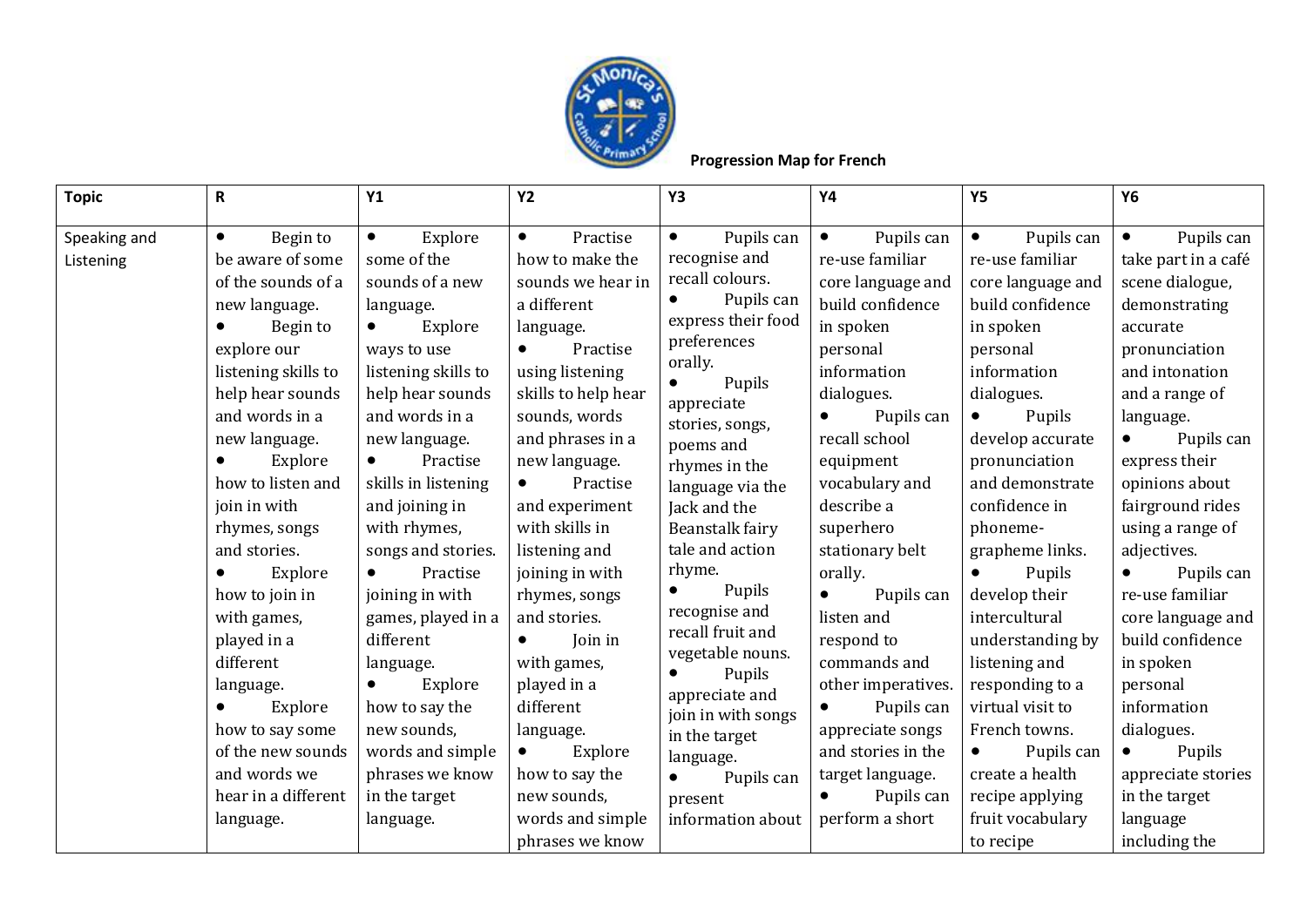|         | Explore<br>$\bullet$<br>how to participate<br>in spoken<br>performances of<br>rhymes, songs<br>and simple<br>performances in<br>the simple target<br>language. | in the target<br>language.<br>Explore<br>$\bullet$<br>how to participate<br>in spoken<br>performances of<br>rhymes, songs<br>and simple<br>performances in<br>the simple target<br>language. | carnival masks<br>orally.<br>Pupils<br>$\bullet$<br>begin to develop<br>accurate<br>intonation and<br>pronunciation.<br>Pupils can<br>ask and answer<br>questions about<br>pets and express<br>preferences about<br>favourite animals.<br>Pupils can<br>recall days of the<br>week and months<br>of the year. | sketch about<br>robots.<br>Pupils<br>$\bullet$<br>appreciate<br>stories, songs,<br>poems and<br>rhymes in the<br>language via the<br>Walking through<br>the Jungle audio<br>tale and action<br>rhyme.<br>Pupils can<br>$\bullet$<br>present weather<br>reports orally.<br>• Pupils develop<br>accurate<br>pronunciation and<br>make phoneme-<br>grapheme links<br>with confidence. | commands and<br>present it orally.<br>Pupils<br>$\bullet$<br>present<br>information about<br>a space<br>companion orally<br>using app<br>technology.<br>Pupils<br>$\bullet$<br>successfully use<br>familiar<br>transactional<br>language in a new<br>context. | daily routine of a<br>superhero story.<br>Pupils<br>$\bullet$<br>appreciate stories<br>in the target<br>language<br>including the<br>alien family at the<br>restaurant story.<br>Pupils<br>$\bullet$<br>develop their<br>intercultural<br>understanding by<br>learning about the<br>Tour de France. |
|---------|----------------------------------------------------------------------------------------------------------------------------------------------------------------|----------------------------------------------------------------------------------------------------------------------------------------------------------------------------------------------|---------------------------------------------------------------------------------------------------------------------------------------------------------------------------------------------------------------------------------------------------------------------------------------------------------------|------------------------------------------------------------------------------------------------------------------------------------------------------------------------------------------------------------------------------------------------------------------------------------------------------------------------------------------------------------------------------------|---------------------------------------------------------------------------------------------------------------------------------------------------------------------------------------------------------------------------------------------------------------|-----------------------------------------------------------------------------------------------------------------------------------------------------------------------------------------------------------------------------------------------------------------------------------------------------|
| Reading |                                                                                                                                                                |                                                                                                                                                                                              | Pupils can<br>$\bullet$<br>count to 10.<br>Pupils can<br>greet each other<br>and present basic<br>information about<br>themselves.<br>Pupils<br>broaden their<br>vocabulary using<br>reference<br>materials such as<br>dictionaries or                                                                        | • Pupils can<br>recognise<br>cognates/semi-<br>cognates to aid<br>understanding of<br>unfamiliar<br>vocabulary.<br>Pupils can<br>$\bullet$<br>recognise and<br>recall weather<br>vocabulary.                                                                                                                                                                                       | Pupils can<br>$\bullet$<br>conjugate the high<br>frequency verb<br>'porter' (to wear).<br>Pupils<br>appreciate stories<br>in the target<br>language.<br>$\bullet$<br>Pupils can<br>apply<br>understanding of<br>cognates to                                   | Pupils can<br>$\bullet$<br>recognise and<br>recall rooms of<br>the house nouns.<br>Pupils can<br>$\bullet$<br>recognise and<br>recall sports<br>nouns.<br>Pupils can<br>$\bullet$<br>recognise and<br>recall daily                                                                                  |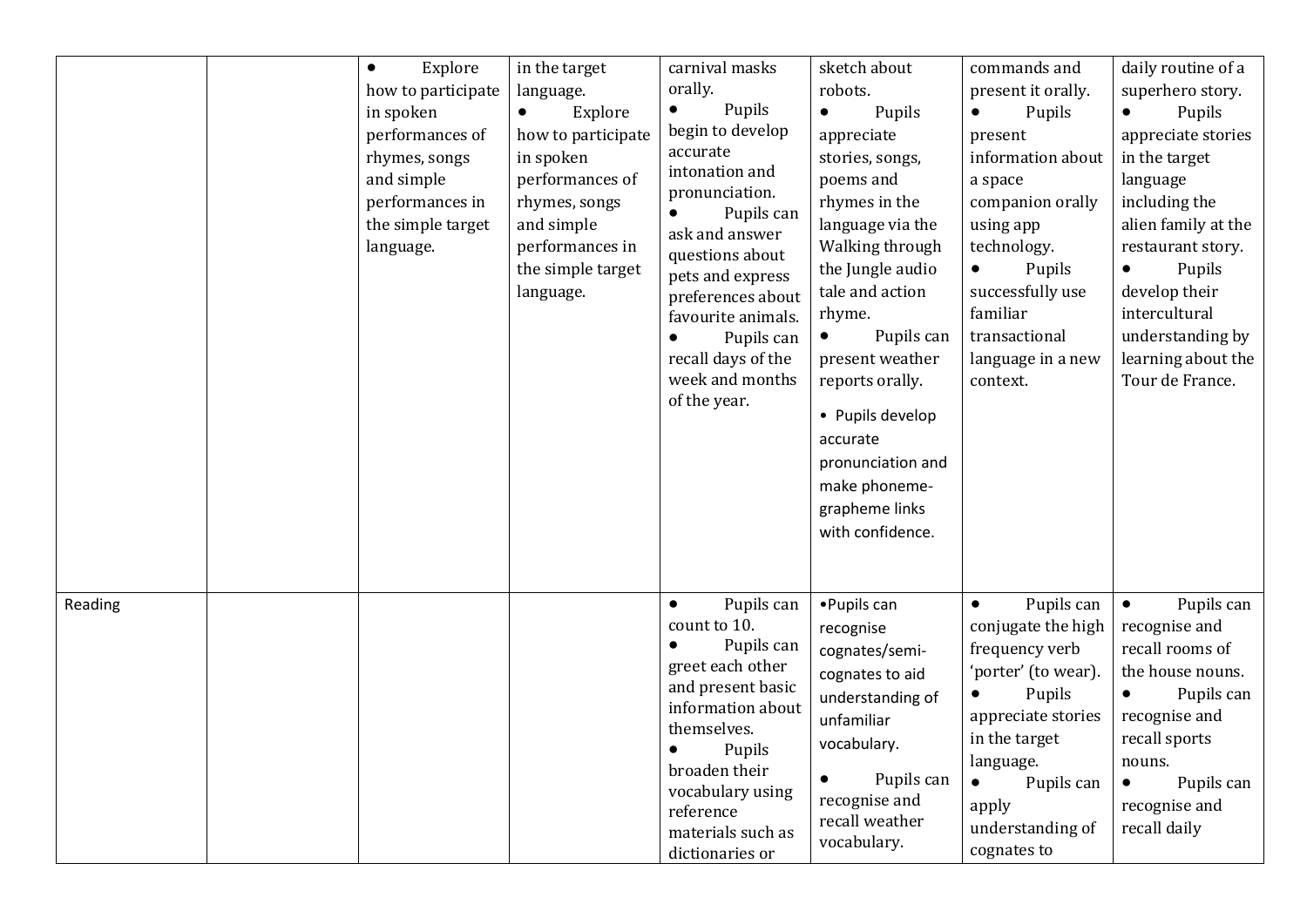| glossaries to look        | • Pupils can      | decode                  | routine verb            |
|---------------------------|-------------------|-------------------------|-------------------------|
| up extra fruit and        | recognise and     | descriptions of         | phrases.                |
| veg.                      | recall nouns for  | planets.                | Pupils<br>$\bullet$     |
| Pupils<br>$\bullet$       | family members.   | Pupils can<br>$\bullet$ | recognise and           |
| develop                   |                   | conjugate the high      | recall vocabulary       |
| intercultural             | • Pupils can      | frequency verb          | for café food and       |
| understanding by          | recognise and     | 'être' (to be).         | drink.                  |
| exploring carnival        | recall body parts | Pupils can<br>$\bullet$ | Pupils can<br>$\bullet$ |
| customs.                  | nouns.            | recognise and           | recognise and           |
| Pupils can<br>$\bullet$   |                   | recall buildings        | recall fairground       |
| recognise and             |                   | nouns.                  | vocabulary.             |
| recall picnic             |                   | Pupils can<br>$\bullet$ | Pupils can<br>$\bullet$ |
| nouns.                    |                   | recognise and           | read a story about      |
| Pupils<br>$\bullet$       |                   | recall school           | a haunted house         |
| begin to recognise        |                   |                         |                         |
| patterns in<br>adjectival |                   | subjects.               | and identify the        |
| agreements.               |                   | Pupils can              | main points and         |
| Pupils<br>$\bullet$       |                   | recognise and           | some details.           |
| broaden their             |                   | recall clothes          | Pupils can<br>$\bullet$ |
| knowledge of              |                   | nouns.                  | conjugate the high      |
| French culture            |                   | Pupils can<br>$\bullet$ | frequency verb          |
| learning about            |                   | recognise and           | 'jouer' (to play).      |
| Christmas and             |                   | recall beach            | Pupils can<br>$\bullet$ |
| New Year                  |                   | nouns and select        | identify links          |
| traditions in the         |                   | appropriate             | between                 |
| target language           |                   | possessive              | languages               |
| country.                  |                   | pronouns to             | including               |
| Pupils<br>$\bullet$       |                   | request beach           | cognates.               |
| recognise and             |                   | items.                  |                         |
| recall jungle             |                   |                         |                         |
| animals.                  |                   |                         |                         |
| Pupils<br>$\bullet$       |                   |                         |                         |
| broaden their             |                   |                         |                         |
| vocabulary using          |                   |                         |                         |
| reference                 |                   |                         |                         |
| materials such as         |                   |                         |                         |
| dictionaries or           |                   |                         |                         |
| glossaries to look        |                   |                         |                         |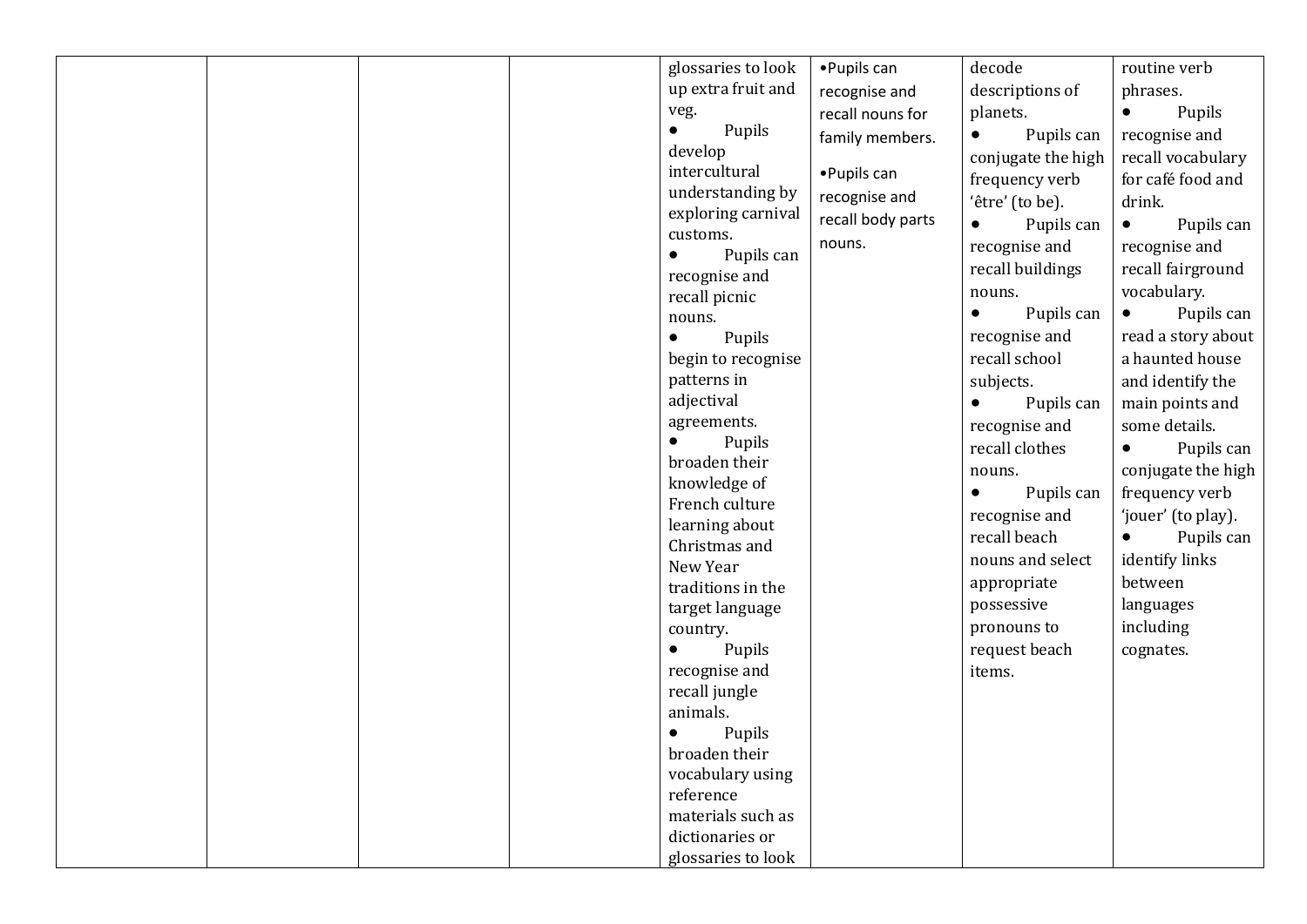|         |  |                                                                                    | up extra<br>adjectives for<br>jungle animals.                                                                                                                                                                                                                                |                                                                                                                                                                                                                                                                                                                                                                                                                                                                          |                                                                                                                                                                                                                                                                                                                                                                                                                                                                                                                                                   |                                                                                                                                                                                                                                                                                                                                                                                                                                                                                                     |
|---------|--|------------------------------------------------------------------------------------|------------------------------------------------------------------------------------------------------------------------------------------------------------------------------------------------------------------------------------------------------------------------------|--------------------------------------------------------------------------------------------------------------------------------------------------------------------------------------------------------------------------------------------------------------------------------------------------------------------------------------------------------------------------------------------------------------------------------------------------------------------------|---------------------------------------------------------------------------------------------------------------------------------------------------------------------------------------------------------------------------------------------------------------------------------------------------------------------------------------------------------------------------------------------------------------------------------------------------------------------------------------------------------------------------------------------------|-----------------------------------------------------------------------------------------------------------------------------------------------------------------------------------------------------------------------------------------------------------------------------------------------------------------------------------------------------------------------------------------------------------------------------------------------------------------------------------------------------|
| Writing |  | Explore<br>$\bullet$<br>some simple<br>written words in<br>the target<br>language. | Pupils can<br>$\bullet$<br>express their food<br>preferences in<br>writing.<br>Pupils can<br>$\bullet$<br>write phrases<br>about themselves<br>from memory.<br>Pupils<br>$\bullet$<br>recognise<br>phoneme-<br>grapheme links<br>and describe<br>Easter items in<br>writing. | • Pupils can<br>correctly apply the<br>grammatical<br>feature possessive<br>pronouns to<br>describe family<br>members.<br>Pupils can<br>describe an alien<br>family in writing.<br>Pupils can<br>$\bullet$<br>recognise and<br>apply in writing<br>the grammatical<br>feature of<br>adjectival<br>agreements.<br>Pupils can<br>write phrases<br>about themselves<br>and the world<br>around them from<br>memory.<br>Pupils can<br>present weather<br>reports in writing. | Pupils can<br>$\bullet$<br>express likes and<br>dislikes about<br>school subjects in<br>writing and<br>produce extended<br>pieces, linking<br>their work with<br>connectives and<br>conjunctions.<br>Pupils can<br>$\bullet$<br>describe another<br>person's likes and<br>dislikes and write<br>about their<br>clothing.<br>Pupils can<br>$\bullet$<br>select persuasive<br>language and<br>phrases to write a<br>beach advert.<br>Pupils can<br>$\bullet$<br>write in detail<br>about themselves<br>and the world<br>around them from<br>memory. | Pupils can<br>$\bullet$<br>write about an<br>imaginary house<br>with accuracy by<br>applying<br>grammatical<br>features with<br>success.<br>Pupils can<br>$\bullet$<br>write simple<br>phrases from<br>memory and<br>write an extended<br>piece using<br>opinions and<br>justification.<br>Pupils can<br>$\bullet$<br>produce extended<br>writing from<br>memory about<br>themselves and<br>the world around<br>them.<br>Pupils can<br>$\bullet$<br>prepare and<br>conduct<br>interviews<br>between |